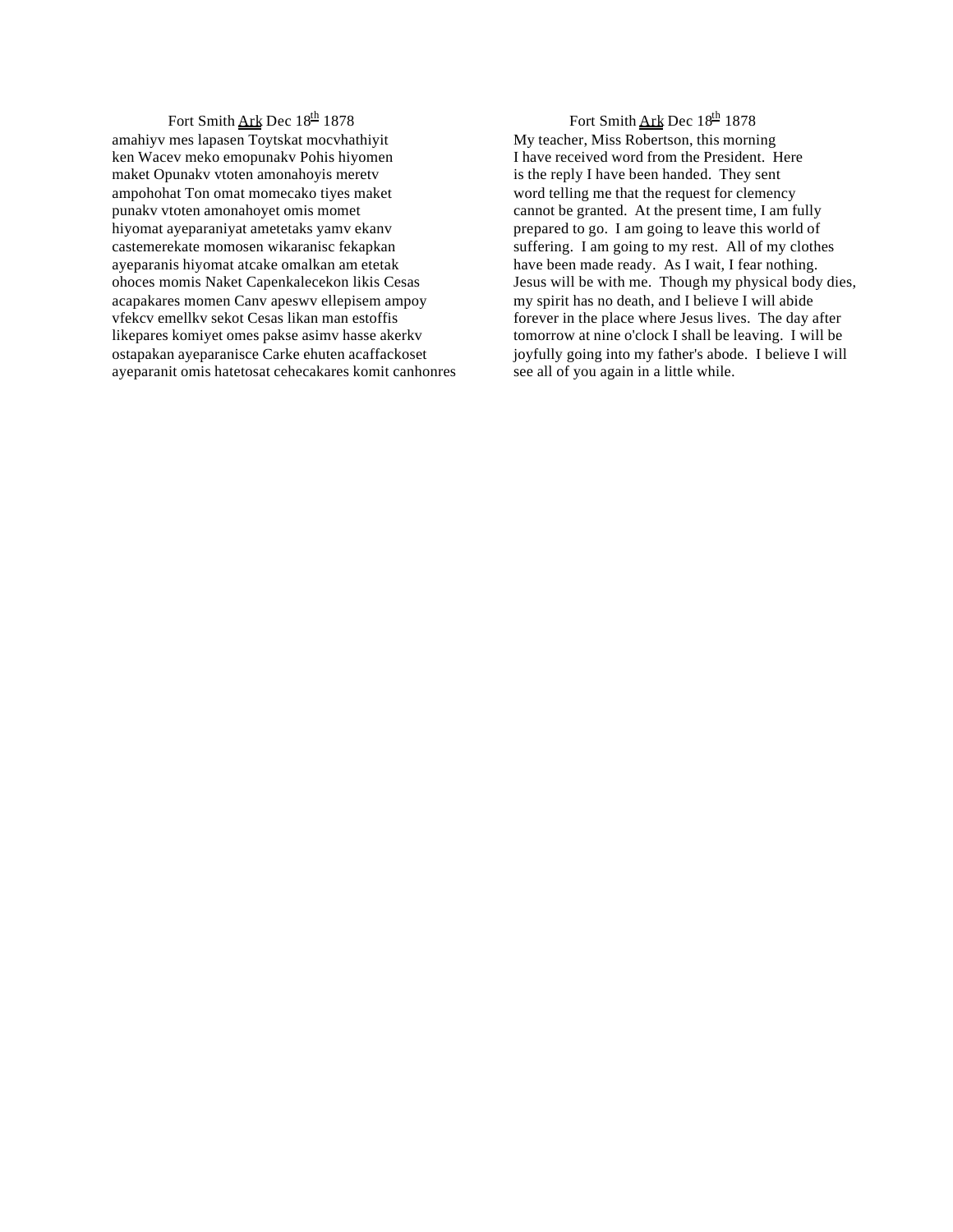hatam sohapiyis Hiyomat Cv cafeknoset omes momen Centakew omalkat estonkon appokackis omes komiyetos momen Carke hececken omat emoniyeckares hiyomat ametetaket Carke halwe likat encokon ayeparanis momen Carke emakerickv yamahken akericen omat ampunakv acakiyen herakosen esenpuniyeckaresce ohatalakat Cawanewv emakericekv enholw aken omat punakv herakosen empuniye kares heraten ayeparanit omis mv ateken emupuniyecet emahlapatckaresce Cawanew v vcanokecoset ontomis Wikaranit omis momet emekosapallke omalkan vcanoke cos momis omallkan Wikaranit omisce estoffis afacketv meyoksv sekon erohrit man Cesas appakit ayahikepit ohrolope cokpe sollket hoyane estomis afackaye emunkat likepares momen Centakew eroricacken omat Aehv man estoffis man apokepeyares herkan yahikeye emunket akerickv holwake orate sekon efeke noketv orate sekon hakihketv orate sekon afacketv tallofan eroricet man apokeyares komit enhonrkv raken ocit opunakv hiyiyat poyafekcv herat

I add some more. At this time, I am in good health. And I hope that all of you are in like health. If you see my father, please tell him this. I am fully prepared to go to my Father's home on high. Now if my father suffers severe mental anguish, console him by reason and explanation of my final words. Furthermore, if my sister's attitude seems damaged and despondent, talk gently in truth to her. I am going to a hallowed place. Explain all of this to her with sympathy. Though she is my beloved sister, I am going to leave her behind. And though I dearly love all the Christians, I am leaving them all. In the place of everlasting joy, I shall join Jesus singing about them, and though hundreds of years may pass, I will live happily on. And if you all arrive there also, oh my! We shall forever abide there, singing and singing of goodness. Untouched by evil thoughts, untouched by heartache, untouched by by crying, reaching a city of joy, there we shall live, I believe, and I have complete faith as I put forth these words through the Holy Spirit